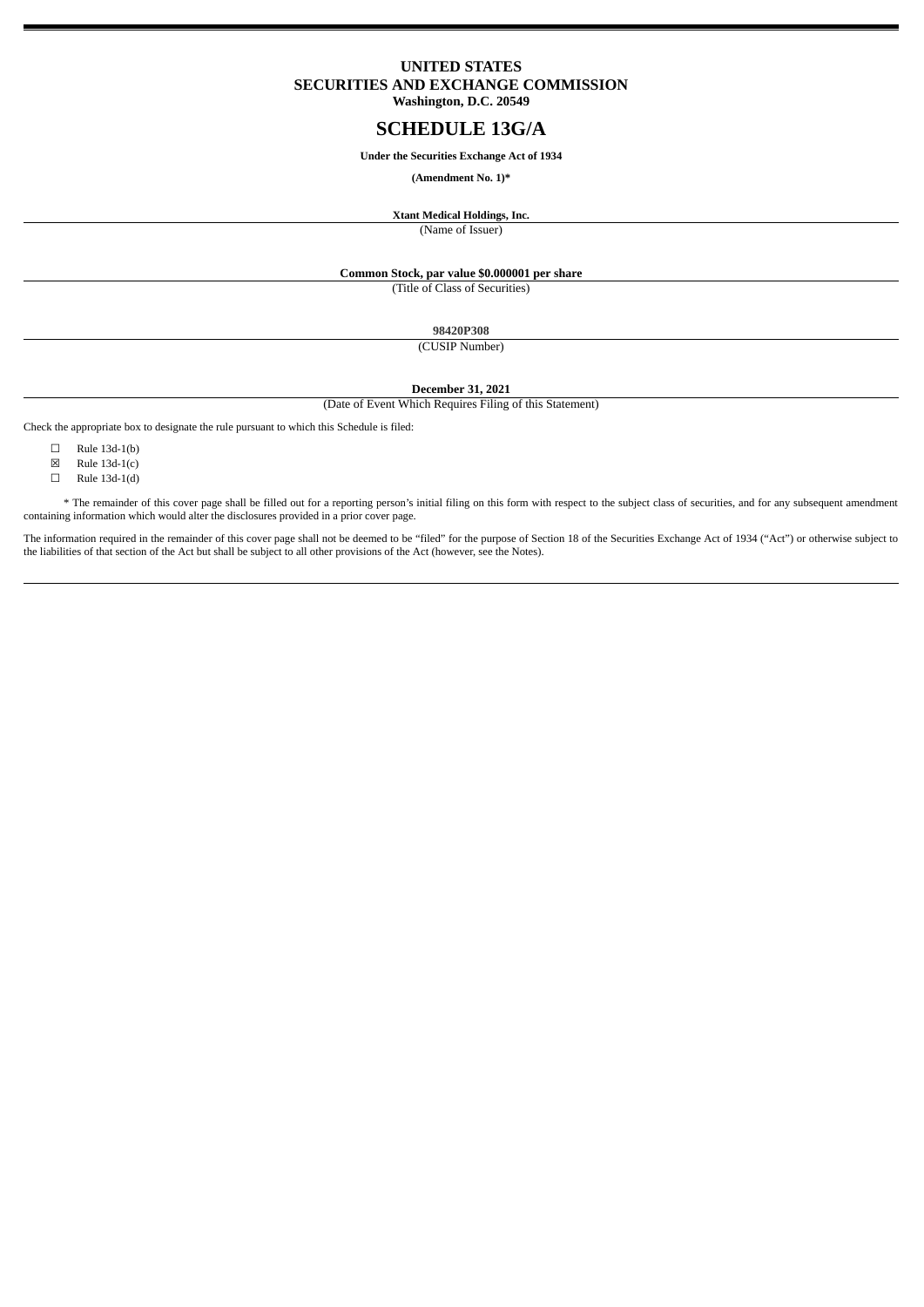## **CUSIP No**. **98420P308**

| <b>NAME OF REPORTING PERSONS</b>                |                                                                                                     |                                       |                                                                                                                                                                                                                                                                                                                                                                                                                                                                                                                                                                                                                                                                                                                                                                   |  |
|-------------------------------------------------|-----------------------------------------------------------------------------------------------------|---------------------------------------|-------------------------------------------------------------------------------------------------------------------------------------------------------------------------------------------------------------------------------------------------------------------------------------------------------------------------------------------------------------------------------------------------------------------------------------------------------------------------------------------------------------------------------------------------------------------------------------------------------------------------------------------------------------------------------------------------------------------------------------------------------------------|--|
| Altium Capital Management, LP                   |                                                                                                     |                                       |                                                                                                                                                                                                                                                                                                                                                                                                                                                                                                                                                                                                                                                                                                                                                                   |  |
|                                                 |                                                                                                     |                                       |                                                                                                                                                                                                                                                                                                                                                                                                                                                                                                                                                                                                                                                                                                                                                                   |  |
|                                                 |                                                                                                     |                                       |                                                                                                                                                                                                                                                                                                                                                                                                                                                                                                                                                                                                                                                                                                                                                                   |  |
|                                                 |                                                                                                     |                                       |                                                                                                                                                                                                                                                                                                                                                                                                                                                                                                                                                                                                                                                                                                                                                                   |  |
| $\overline{2}$<br>(a) $\Box$<br>$(b) \boxtimes$ |                                                                                                     |                                       |                                                                                                                                                                                                                                                                                                                                                                                                                                                                                                                                                                                                                                                                                                                                                                   |  |
|                                                 |                                                                                                     |                                       |                                                                                                                                                                                                                                                                                                                                                                                                                                                                                                                                                                                                                                                                                                                                                                   |  |
|                                                 |                                                                                                     |                                       |                                                                                                                                                                                                                                                                                                                                                                                                                                                                                                                                                                                                                                                                                                                                                                   |  |
|                                                 |                                                                                                     |                                       |                                                                                                                                                                                                                                                                                                                                                                                                                                                                                                                                                                                                                                                                                                                                                                   |  |
|                                                 |                                                                                                     |                                       |                                                                                                                                                                                                                                                                                                                                                                                                                                                                                                                                                                                                                                                                                                                                                                   |  |
|                                                 | 5                                                                                                   | $\Omega$                              |                                                                                                                                                                                                                                                                                                                                                                                                                                                                                                                                                                                                                                                                                                                                                                   |  |
|                                                 |                                                                                                     |                                       |                                                                                                                                                                                                                                                                                                                                                                                                                                                                                                                                                                                                                                                                                                                                                                   |  |
|                                                 | 6                                                                                                   | 6.246.291 shares of Common Stock      |                                                                                                                                                                                                                                                                                                                                                                                                                                                                                                                                                                                                                                                                                                                                                                   |  |
| <b>OWNED BY</b>                                 |                                                                                                     |                                       |                                                                                                                                                                                                                                                                                                                                                                                                                                                                                                                                                                                                                                                                                                                                                                   |  |
| <b>EACH</b>                                     |                                                                                                     | <b>SOLE DISPOSITIVE POWER</b>         |                                                                                                                                                                                                                                                                                                                                                                                                                                                                                                                                                                                                                                                                                                                                                                   |  |
| <b>REPORTING</b>                                |                                                                                                     | $\Omega$                              |                                                                                                                                                                                                                                                                                                                                                                                                                                                                                                                                                                                                                                                                                                                                                                   |  |
|                                                 |                                                                                                     | <b>SHARED DISPOSITIVE POWER</b>       |                                                                                                                                                                                                                                                                                                                                                                                                                                                                                                                                                                                                                                                                                                                                                                   |  |
|                                                 | 8                                                                                                   | 6,246,291 shares of Common Stock      |                                                                                                                                                                                                                                                                                                                                                                                                                                                                                                                                                                                                                                                                                                                                                                   |  |
|                                                 |                                                                                                     |                                       |                                                                                                                                                                                                                                                                                                                                                                                                                                                                                                                                                                                                                                                                                                                                                                   |  |
|                                                 |                                                                                                     |                                       |                                                                                                                                                                                                                                                                                                                                                                                                                                                                                                                                                                                                                                                                                                                                                                   |  |
| 6,246,291 shares of Common Stock                |                                                                                                     |                                       |                                                                                                                                                                                                                                                                                                                                                                                                                                                                                                                                                                                                                                                                                                                                                                   |  |
|                                                 |                                                                                                     |                                       |                                                                                                                                                                                                                                                                                                                                                                                                                                                                                                                                                                                                                                                                                                                                                                   |  |
|                                                 |                                                                                                     |                                       | П                                                                                                                                                                                                                                                                                                                                                                                                                                                                                                                                                                                                                                                                                                                                                                 |  |
|                                                 |                                                                                                     |                                       |                                                                                                                                                                                                                                                                                                                                                                                                                                                                                                                                                                                                                                                                                                                                                                   |  |
|                                                 |                                                                                                     |                                       |                                                                                                                                                                                                                                                                                                                                                                                                                                                                                                                                                                                                                                                                                                                                                                   |  |
|                                                 |                                                                                                     |                                       |                                                                                                                                                                                                                                                                                                                                                                                                                                                                                                                                                                                                                                                                                                                                                                   |  |
| IA. PN                                          |                                                                                                     |                                       |                                                                                                                                                                                                                                                                                                                                                                                                                                                                                                                                                                                                                                                                                                                                                                   |  |
|                                                 | <b>NUMBER OF</b><br><b>SHARES</b><br><b>BENEFICIALLY</b><br><b>PERSON</b><br>WITH:<br>$7.2\%/1)(2)$ | <b>SEC USE ONLY</b><br>$\overline{7}$ | I.R.S. IDENTIFICATION NO. OF ABOVE PERSONS<br>(ENTITIES ONLY) EIN: 82-2066653<br>CHECK THE APPROPRIATE BOX IF A MEMBER OF A GROUP<br>CITIZENSHIP OR PLACE OF ORGANIZATION<br>Delaware, United States of America<br><b>SOLE VOTING</b><br><b>SHARED VOTING POWER</b><br>6,497,918 shares of Common Stock issuable upon exercise of Warrants <sup>(1)</sup><br>6,497,918 shares of Common Stock issuable upon exercise of Warrants <sup>(1)</sup><br>AGGREGATE AMOUNT BENEFICIALLY OWNED BY EACH REPORTING PERSON<br>6,497,918 shares of Common Stock issuable upon exercise of Warrants <sup>(1)</sup><br>CHECK BOX IF THE AGGREGATE AMOUNT IN ROW 9 EXCLUDES CERTAIN SHARES<br>PERCENT OF CLASS REPRESENTED BY AMOUNT IN ROW 9<br><b>TYPE OF REPORTING PERSON</b> |  |

(1) As more fully described in Item 4, the Warrants are subject to a 4.99% blocker. However, as more fully described in Item 4, the securities reported in rows (6), (8) and (9) show the number of shares of Common Stock that would be issuable upon full conversion and exercise of such reported securities and do not give effect to such blockers. Therefore, the actual number of shares of Common Stock beneficially owned by each such Reporting Person, after giving effect to such blockers, is less than the number of securities reported in rows (6), (8) and (9).

(2) Based on 86,796,175 shares, shares of Common Stock outstanding as set forth in the Issuer's 10-Q dated November 9, 2021, filed with the Securities and Exchange Commission on November 12, 2021.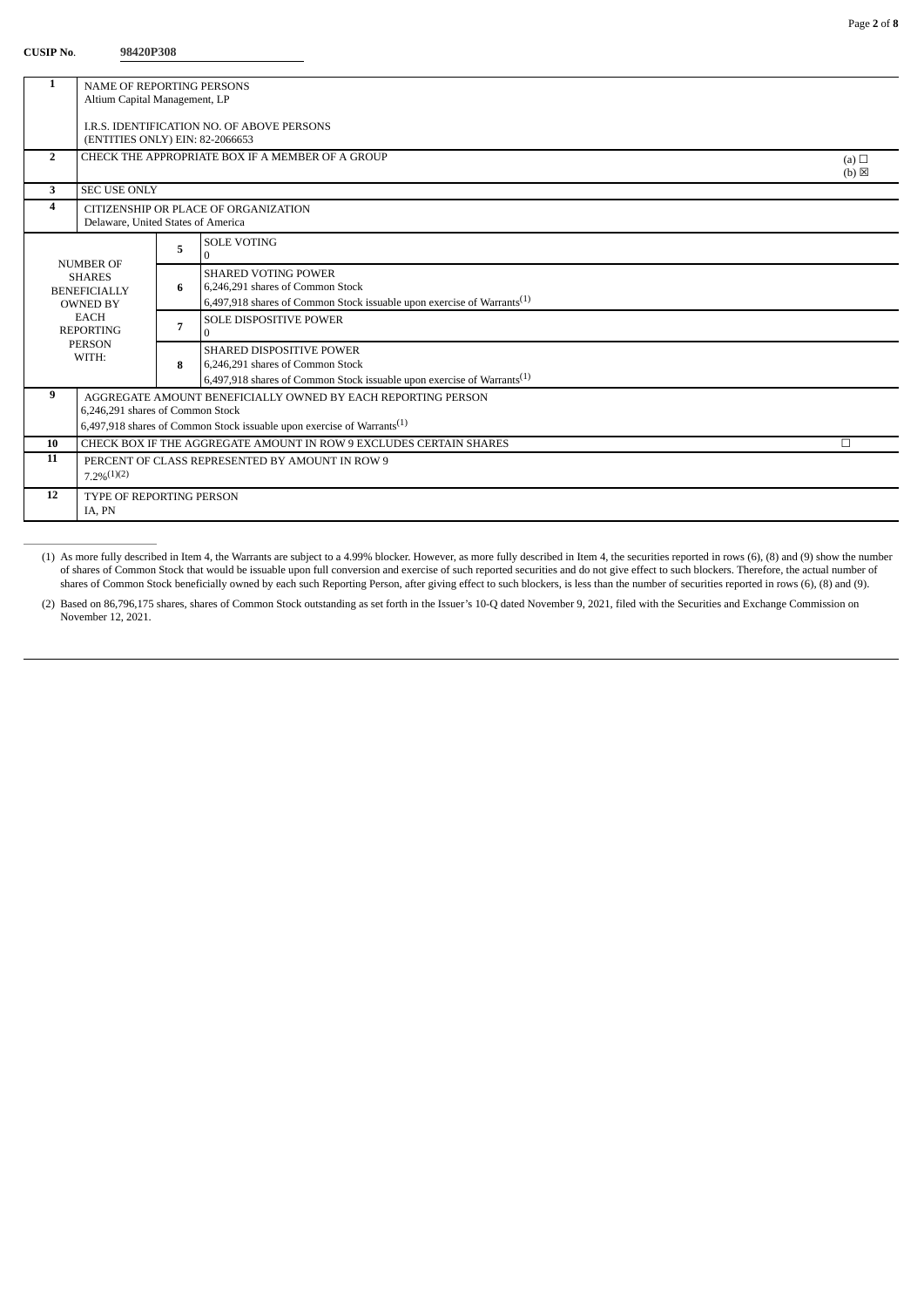## **CUSIP No**. **98420P308**

| 1                       | <b>NAME OF REPORTING PERSONS</b>                                                   |                |                                                                                    |                   |  |
|-------------------------|------------------------------------------------------------------------------------|----------------|------------------------------------------------------------------------------------|-------------------|--|
|                         | Altium Growth Fund, LP                                                             |                |                                                                                    |                   |  |
|                         |                                                                                    |                |                                                                                    |                   |  |
|                         | LR.S. IDENTIFICATION NO. OF ABOVE PERSONS<br>(ENTITIES ONLY) EIN: 82-2105101       |                |                                                                                    |                   |  |
| $\overline{2}$          | CHECK THE APPROPRIATE BOX IF A MEMBER OF A GROUP                                   |                |                                                                                    |                   |  |
|                         | (a) $\Box$                                                                         |                |                                                                                    | $(b)$ $\boxtimes$ |  |
| 3                       | <b>SEC USE ONLY</b>                                                                |                |                                                                                    |                   |  |
| $\overline{\mathbf{4}}$ | CITIZENSHIP OR PLACE OF ORGANIZATION                                               |                |                                                                                    |                   |  |
|                         | Delaware, United States of America                                                 |                |                                                                                    |                   |  |
|                         |                                                                                    |                | <b>SOLE VOTING</b>                                                                 |                   |  |
|                         |                                                                                    | 5              | $\Omega$                                                                           |                   |  |
|                         | <b>NUMBER OF</b><br><b>SHARES</b>                                                  |                | <b>SHARED VOTING POWER</b>                                                         |                   |  |
|                         | <b>BENEFICIALLY</b>                                                                | 6              | 6.246.291 shares of Common Stock                                                   |                   |  |
|                         | <b>OWNED BY</b>                                                                    |                | 6,497,918 shares of Common Stock issuable upon exercise of Warrants <sup>(1)</sup> |                   |  |
|                         | <b>EACH</b>                                                                        | $\overline{7}$ | <b>SOLE DISPOSITIVE POWER</b>                                                      |                   |  |
|                         | <b>REPORTING</b>                                                                   |                | $\Omega$                                                                           |                   |  |
|                         | <b>PERSON</b><br>WITH:                                                             |                | <b>SHARED DISPOSITIVE POWER</b>                                                    |                   |  |
|                         |                                                                                    |                | 6,246,291 shares of Common Stock                                                   |                   |  |
|                         |                                                                                    |                | 6,497,918 shares of Common Stock issuable upon exercise of Warrants <sup>(1)</sup> |                   |  |
| 9                       | AGGREGATE AMOUNT BENEFICIALLY OWNED BY EACH REPORTING PERSON                       |                |                                                                                    |                   |  |
|                         | 6,246,291 shares of Common Stock                                                   |                |                                                                                    |                   |  |
|                         | 6,497,918 shares of Common Stock issuable upon exercise of Warrants <sup>(1)</sup> |                |                                                                                    |                   |  |
| 10                      |                                                                                    |                | CHECK BOX IF THE AGGREGATE AMOUNT IN ROW 9 EXCLUDES CERTAIN SHARES                 | П                 |  |
| 11                      |                                                                                    |                | PERCENT OF CLASS REPRESENTED BY AMOUNT IN ROW 9                                    |                   |  |
|                         | 7.29(1)(2)                                                                         |                |                                                                                    |                   |  |
| 12                      | <b>TYPE OF REPORTING PERSON</b>                                                    |                |                                                                                    |                   |  |
|                         | PN                                                                                 |                |                                                                                    |                   |  |

(1) As more fully described in Item 4, the Warrants are subject to a 4.99% blocker. However, as more fully described in Item 4, the securities reported in rows (6), (8) and (9) show the number of shares of Common Stock that would be issuable upon full conversion and exercise of such reported securities and do not give effect to such blockers. Therefore, the actual number of shares of Common Stock beneficially owned by each such Reporting Person, after giving effect to such blockers, is less than the number of securities reported in rows (6), (8) and (9).

(2) Based on 86,796,175 shares, shares of Common Stock outstanding as set forth in the Issuer's 10-Q dated November 9, 2021, filed with the Securities and Exchange Commission on November 12, 2021.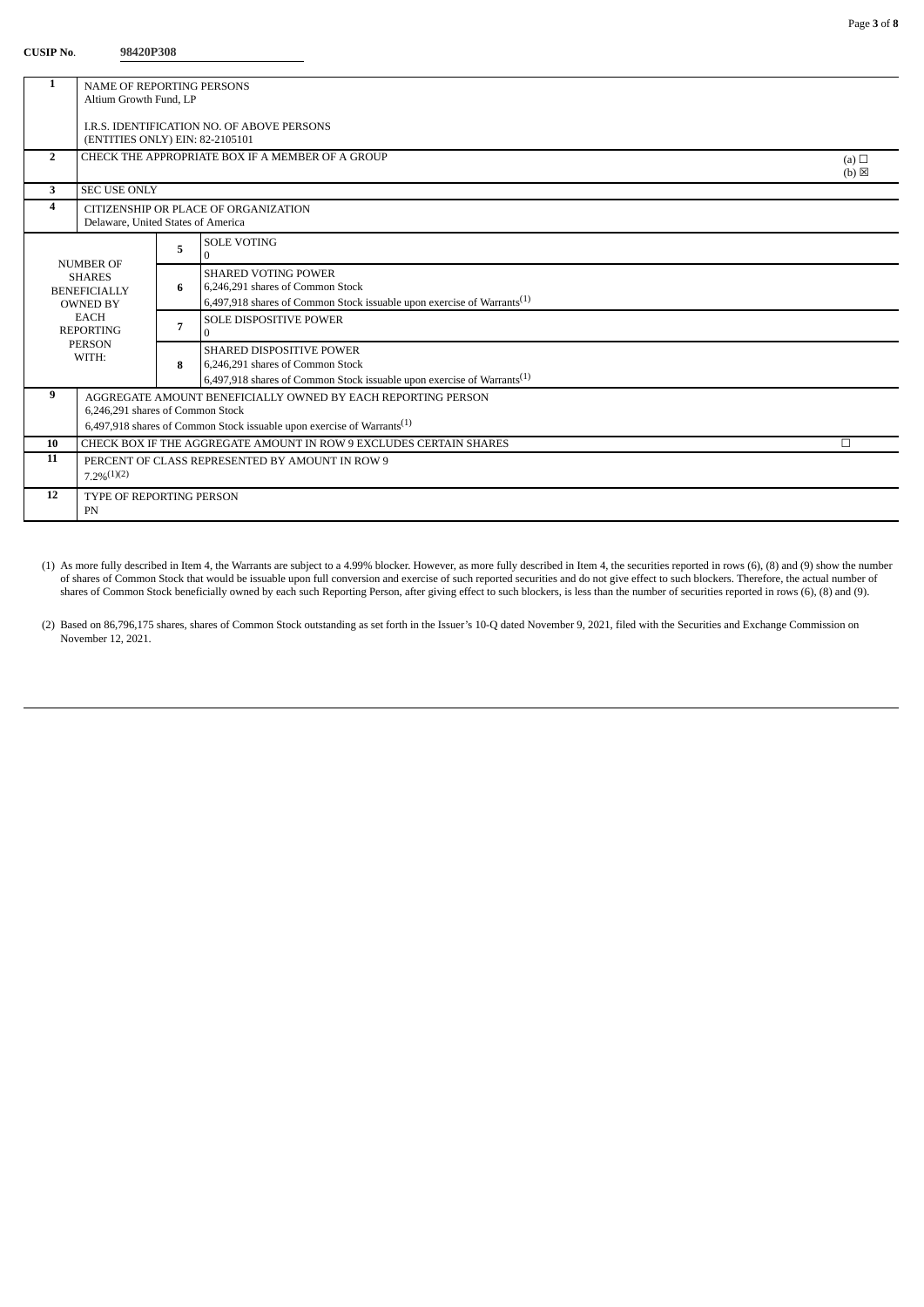## **CUSIP No**. **98420P308**

| 1              | <b>NAME OF REPORTING PERSONS</b>                                                   |   |                                                                                    |                 |  |
|----------------|------------------------------------------------------------------------------------|---|------------------------------------------------------------------------------------|-----------------|--|
|                | Altium Growth GP, LLC                                                              |   |                                                                                    |                 |  |
|                | I.R.S. IDENTIFICATION NO. OF ABOVE PERSONS                                         |   |                                                                                    |                 |  |
|                | (ENTITIES ONLY) EIN: 82-2086430                                                    |   |                                                                                    |                 |  |
| $\overline{2}$ | CHECK THE APPROPRIATE BOX IF A MEMBER OF A GROUP<br>(a) $\Box$                     |   |                                                                                    |                 |  |
|                |                                                                                    |   |                                                                                    | $(b) \boxtimes$ |  |
| 3              | <b>SEC USE ONLY</b>                                                                |   |                                                                                    |                 |  |
| 4              | CITIZENSHIP OR PLACE OF ORGANIZATION                                               |   |                                                                                    |                 |  |
|                | Delaware, United States of America                                                 |   |                                                                                    |                 |  |
|                |                                                                                    | 5 | <b>SOLE VOTING</b>                                                                 |                 |  |
|                | <b>NUMBER OF</b>                                                                   |   | $\Omega$                                                                           |                 |  |
|                | <b>SHARES</b>                                                                      | 6 | <b>SHARED VOTING POWER</b><br>6,246,291 shares of Common Stock                     |                 |  |
|                | <b>BENEFICIALLY</b><br><b>OWNED BY</b>                                             |   | 6,497,918 shares of Common Stock issuable upon exercise of Warrants <sup>(1)</sup> |                 |  |
|                | <b>EACH</b>                                                                        |   | <b>SOLE DISPOSITIVE POWER</b>                                                      |                 |  |
|                | <b>REPORTING</b>                                                                   |   | $\Omega$                                                                           |                 |  |
|                | <b>PERSON</b>                                                                      |   | <b>SHARED DISPOSITIVE POWER</b>                                                    |                 |  |
|                | WITH:                                                                              |   | 6,246,291 shares of Common Stock                                                   |                 |  |
|                |                                                                                    |   | 6,497,918 shares of Common Stock issuable upon exercise of Warrants <sup>(1)</sup> |                 |  |
| 9              | AGGREGATE AMOUNT BENEFICIALLY OWNED BY EACH REPORTING PERSON                       |   |                                                                                    |                 |  |
|                | 6,246,291 shares of Common Stock                                                   |   |                                                                                    |                 |  |
|                | 6,497,918 shares of Common Stock issuable upon exercise of Warrants <sup>(1)</sup> |   |                                                                                    |                 |  |
| 10             | CHECK BOX IF THE AGGREGATE AMOUNT IN ROW 9 EXCLUDES CERTAIN SHARES<br>П            |   |                                                                                    |                 |  |
| 11             |                                                                                    |   | PERCENT OF CLASS REPRESENTED BY AMOUNT IN ROW 9                                    |                 |  |
|                | $7.2\%/1)(2)$                                                                      |   |                                                                                    |                 |  |
| 12             | <b>TYPE OF REPORTING PERSON</b>                                                    |   |                                                                                    |                 |  |
|                | $_{\rm OO}$                                                                        |   |                                                                                    |                 |  |

(1) As more fully described in Item 4, the Warrants are subject to a 4.99% blocker. However, as more fully described in Item 4, the securities reported in rows (6), (8) and (9) show the number of shares of Common Stock that would be issuable upon full conversion and exercise of such reported securities and do not give effect to such blockers. Therefore, the actual number of shares of Common Stock beneficially owned by each such Reporting Person, after giving effect to such blockers, is less than the number of securities reported in rows (6), (8) and (9).

(2) Based on 86,796,175 shares, shares of Common Stock outstanding as set forth in the Issuer's 10-Q dated November 9, 2021, filed with the Securities and Exchange Commission on November 12, 2021.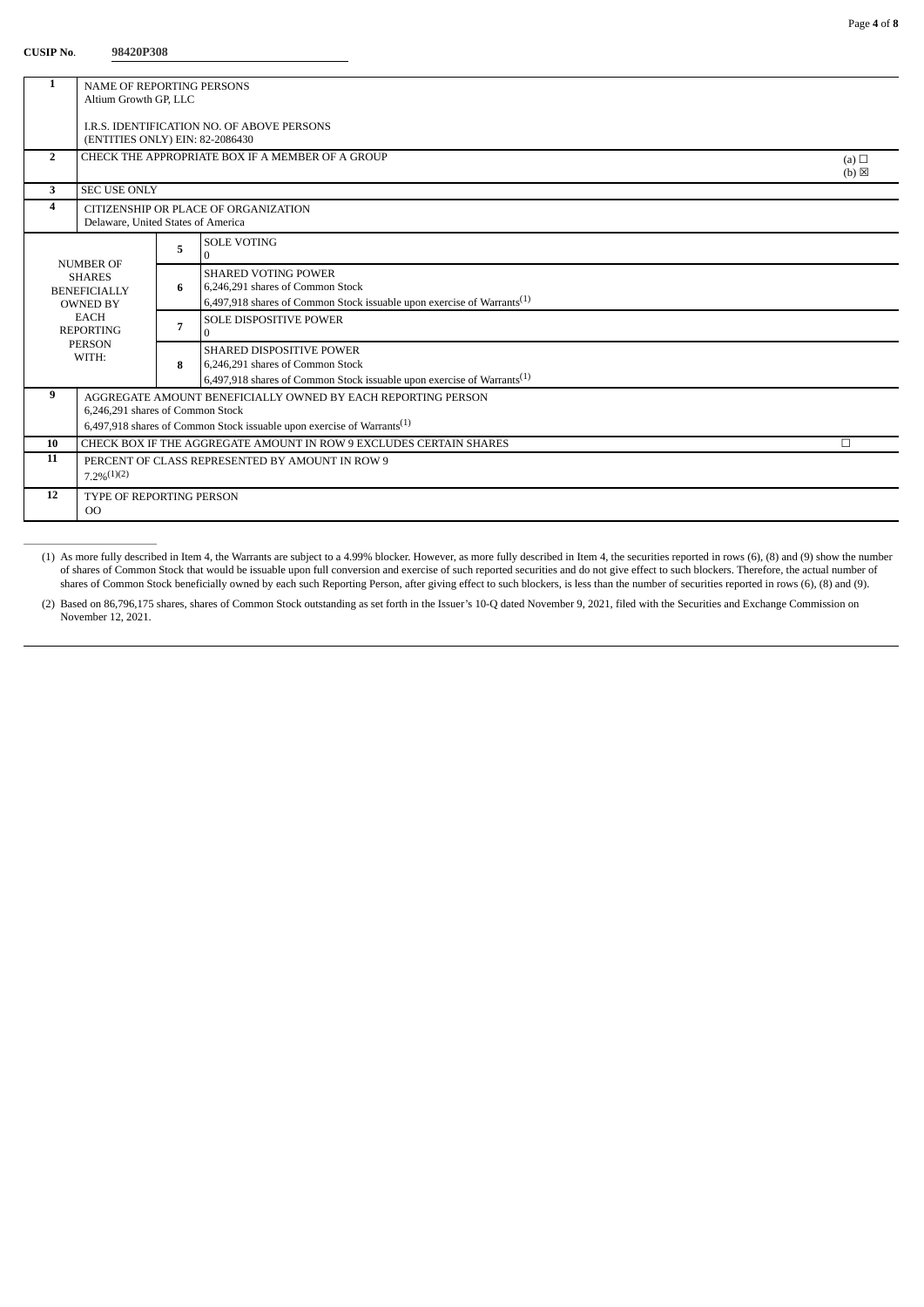| CUSIP No.     | 98420P308 |                                                                                                                                                                                                                                                                                                                                                                                                                                                                                                                                                                                                                                                                                                                                           |                                                                          |                                                                                                                                                                                                                                                                                                                                                                                                                                                                                                                                                                                                                                                                                                                                                                                                                                                                                                                                                                              |  |
|---------------|-----------|-------------------------------------------------------------------------------------------------------------------------------------------------------------------------------------------------------------------------------------------------------------------------------------------------------------------------------------------------------------------------------------------------------------------------------------------------------------------------------------------------------------------------------------------------------------------------------------------------------------------------------------------------------------------------------------------------------------------------------------------|--------------------------------------------------------------------------|------------------------------------------------------------------------------------------------------------------------------------------------------------------------------------------------------------------------------------------------------------------------------------------------------------------------------------------------------------------------------------------------------------------------------------------------------------------------------------------------------------------------------------------------------------------------------------------------------------------------------------------------------------------------------------------------------------------------------------------------------------------------------------------------------------------------------------------------------------------------------------------------------------------------------------------------------------------------------|--|
| Item $1(a)$ . |           | <b>Name of Issuer:</b>                                                                                                                                                                                                                                                                                                                                                                                                                                                                                                                                                                                                                                                                                                                    |                                                                          | Xtant Medical Holdings, Inc. (the "Issuer")                                                                                                                                                                                                                                                                                                                                                                                                                                                                                                                                                                                                                                                                                                                                                                                                                                                                                                                                  |  |
| Item $1(b)$ . |           | <b>Address of Issuer's Principal Executive Offices:</b>                                                                                                                                                                                                                                                                                                                                                                                                                                                                                                                                                                                                                                                                                   |                                                                          | 664 Cruiser Lane<br>Belgrade, Montana 59714                                                                                                                                                                                                                                                                                                                                                                                                                                                                                                                                                                                                                                                                                                                                                                                                                                                                                                                                  |  |
| Item $2(a)$ . |           | <b>Name of Person Filing:</b><br>This statement is jointly filed by and on behalf of each of Altium Growth Fund, LP (the "Fund"), Altium Capital Management, LLC, and Altium Growth GP, LLC.<br>The Fund is the record and direct beneficial owner of the securities covered by this statement. Altium Capital Management, LP is the investment adviser of, and<br>may be deemed to beneficially own securities, owned by, the Fund. Altium Growth GP, LLC is the general partner of, and may be deemed to beneficially own<br>securities owned by, the Fund.<br>Each reporting person declares that neither the filing of this statement nor anything herein shall be construed as an admission that such person is, for the purposes of |                                                                          |                                                                                                                                                                                                                                                                                                                                                                                                                                                                                                                                                                                                                                                                                                                                                                                                                                                                                                                                                                              |  |
|               |           |                                                                                                                                                                                                                                                                                                                                                                                                                                                                                                                                                                                                                                                                                                                                           |                                                                          | Section $13(d)$ or $13(g)$ of the Act or any other purpose, the beneficial owner of any securities covered by this statement.<br>Each of the reporting persons may be deemed to be a member of a group with respect to the Issuer or securities of the Issuer for the purposes of Section 13(d) or<br>13(g) of the Act. Each of the reporting persons declares that neither the filing of this statement nor anything herein shall be construed as an admission that such<br>person is, for the purposes of Section 13(d) or 13(g) of the Act or any other purpose, (i) acting (or has agreed or is agreeing to act together with any other person) as<br>a partnership, limited partnership, syndicate, or other group for the purpose of acquiring, holding, or disposing of securities of the Issuer or otherwise with respect to<br>the Issuer or any securities of the Issuer or (ii) a member of any group with respect to the Issuer or any securities of the Issuer. |  |
| Item $2(b)$ . |           | Address of Principal Business Office or, if None, Residence:<br>The address of the principal business office of each of the reporting persons is<br>152 West 57th Street, FL 20, New York, NY 10019                                                                                                                                                                                                                                                                                                                                                                                                                                                                                                                                       |                                                                          |                                                                                                                                                                                                                                                                                                                                                                                                                                                                                                                                                                                                                                                                                                                                                                                                                                                                                                                                                                              |  |
| Item $2(c)$ . |           | Citizenship:<br>See Item 4 on the cover page(s) hereto.                                                                                                                                                                                                                                                                                                                                                                                                                                                                                                                                                                                                                                                                                   |                                                                          |                                                                                                                                                                                                                                                                                                                                                                                                                                                                                                                                                                                                                                                                                                                                                                                                                                                                                                                                                                              |  |
| Item $2(d)$ . |           | <b>Title of Class of Securities:</b><br>Common Stock, par value \$0.000001 per share ("Common Stock")                                                                                                                                                                                                                                                                                                                                                                                                                                                                                                                                                                                                                                     |                                                                          |                                                                                                                                                                                                                                                                                                                                                                                                                                                                                                                                                                                                                                                                                                                                                                                                                                                                                                                                                                              |  |
| Item $2(e)$ . |           | CUSIP Number: 98420P308                                                                                                                                                                                                                                                                                                                                                                                                                                                                                                                                                                                                                                                                                                                   |                                                                          |                                                                                                                                                                                                                                                                                                                                                                                                                                                                                                                                                                                                                                                                                                                                                                                                                                                                                                                                                                              |  |
| Item 3.       |           |                                                                                                                                                                                                                                                                                                                                                                                                                                                                                                                                                                                                                                                                                                                                           |                                                                          | If This Statement is Filed Pursuant to §§240.13d-1(b), or 240.13d-2(b) or (c), Check Whether the Person Filing is a:                                                                                                                                                                                                                                                                                                                                                                                                                                                                                                                                                                                                                                                                                                                                                                                                                                                         |  |
|               | (a)       | $\Box$                                                                                                                                                                                                                                                                                                                                                                                                                                                                                                                                                                                                                                                                                                                                    | Broker or dealer registered under Section 15 of the Act (15 U.S.C. 780). |                                                                                                                                                                                                                                                                                                                                                                                                                                                                                                                                                                                                                                                                                                                                                                                                                                                                                                                                                                              |  |
|               | (b)       | $\Box$                                                                                                                                                                                                                                                                                                                                                                                                                                                                                                                                                                                                                                                                                                                                    | Bank as defined in Section 3(a)(6) of the Act (15 U.S.C. 78c).           |                                                                                                                                                                                                                                                                                                                                                                                                                                                                                                                                                                                                                                                                                                                                                                                                                                                                                                                                                                              |  |

Page **5** of **8**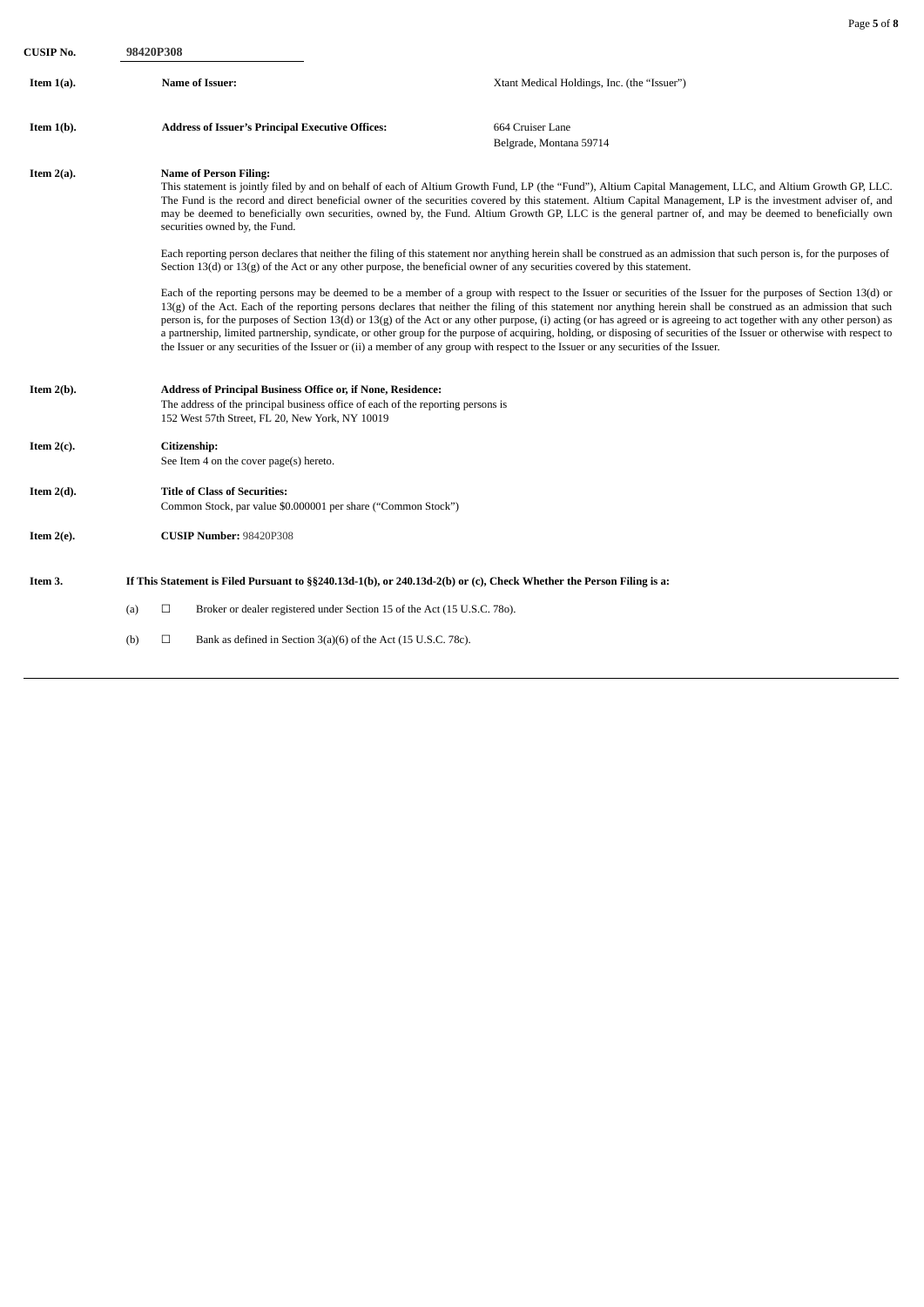- (c)  $\Box$  Insurance company as defined in Section 3(a)(19) of the Act (15 U.S.C. 78c).
- (d) ☐ Investment company registered under Section 8 of the Investment Company Act of 1940 (15 U.S.C. 80a-8).
- (e)  $\Box$  An investment adviser in accordance with §240.13d-1(b)(1)(ii)(E);
- (f)  $\Box$  An employee benefit plan or endowment fund in accordance with §240.13d-1(b)(1)(ii)(F);
- (g)  $\Box$  A parent holding company or control person in accordance with §240.13d-1(b)(ii)(G);
- (h) ☐ A savings association as defined in Section 3(b) of the Federal Deposit Insurance Act (12 U.S.C. 1813);
- (i) ☐ A church plan that is excluded from the definition of an investment company under Section 3(c)(14) of the Investment Company Act (15 U.S.C. 80a-3);
- (j)  $\Box$  Group, in accordance with §240.13d-1(b)(1)(ii)(J).

## **Item 4. Ownership.**

Provide the following information regarding the aggregate number and percentage of the class of securities of the issuer identified in Item 1.

The information as of the date of the event which requires filing of this statement required by Items 4(a) – (c) is set forth in Rows 5 – 11 of the cover page for each Reporting Person listed above and is incorporated by reference for each such Reporting Person. The percentage set forth in Row 11 of the cover page for each Reporting Person is based on 86,796,175 shares, shares of Common Stock outstanding as set forth in the Issuer's 10-Q dated November 9, 2021, filed with the Securities and Exchange Commission on November 12, 2021.

Pursuant to the terms of the securities purchase agreement entered into between the Fund and the Issuer, the Fund purchased Common Stock and Warrants. The Reporting Persons cannot exercise the Warrants to the extent the Reporting Persons would beneficially own, after any such exercise, more than 4.99% of the outstanding shares of Common Stock (the "Warrant Blocker"). The percentage set forth in Row 11 of the cover page for each Reporting Person gives effect to the Warrant Blocker.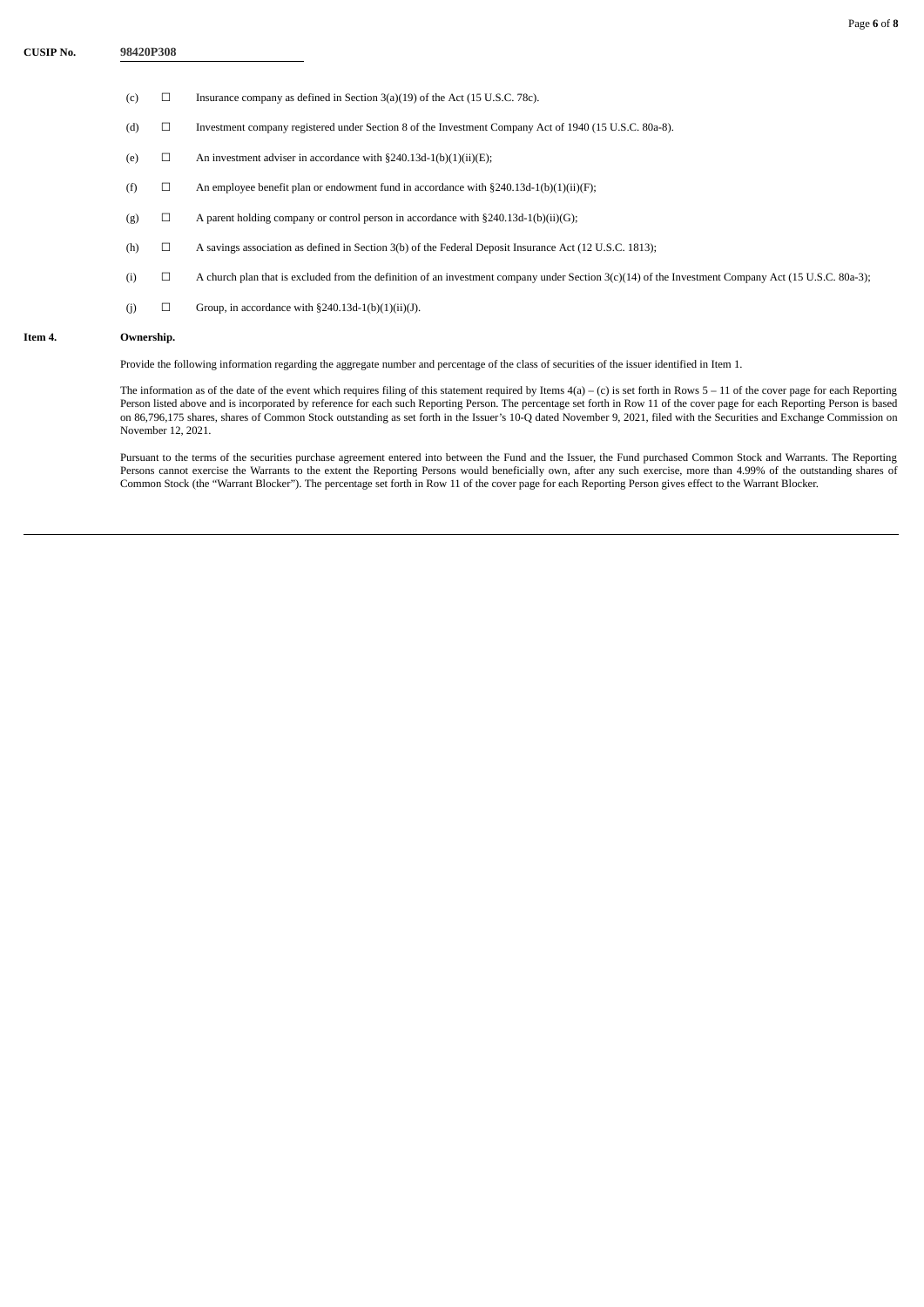**CUSIP No** . **98420P308 Item 5. Ownership of Five Percent or Less of a Class.** If this statement is being filed to report the fact that as of the date hereof the reporting person has ceased to be the beneficial owner of more than five percent of the class of securities, check the following  $\Box$ **Item 6. Ownership of More than Five Percent on Behalf of Another Person.** Not applicable Item 7. Identification and Classification of the Subsidiary Which Acquired the Security Being Reported on by the Parent Holding Company or Control Person. Not applicable **Item 8. Identification and Classification of Members of the Group.** Not applicable **Item 9. Notice of Dissolution of Group.** Not applicable

## **Item 10. Certification.**

By signing below I certify that, to the best of my knowledge and belief, the securities referred to above were not acquired and are not held for the purpose of or with the effect of changing or influencing the control of the issuer of the securities and were not acquired and are not held in connection with or as a participant in any transaction having that purpose or effect, other than activities solely in connection with a nomination under § 240.14a-11.

After reasonable inquiry and to the best of my knowledge and belief, I certify that the information set forth in this statement is true, complete and correct.

| Dated: | February 11, 2022 |
|--------|-------------------|
|--------|-------------------|

## **Altium Capital Management, LP**

| By:    | /s/ Jacob Gottlieb |  |
|--------|--------------------|--|
| Name:  | Jacob Gottlieb     |  |
| Title: | CEO                |  |

#### **Altium Growth Fund, LP**

By: Altium Growth GP, LLC Its: General Partner

| Signature: | /s/ Jacob Gottlieb                       |
|------------|------------------------------------------|
| Name:      | Jacob Gottlieb                           |
| Title:     | Managing Member of Altium Growth GP, LLC |

#### **Altium Growth GP, LLC**

| By:    | /s/ Jacob Gottlieb |
|--------|--------------------|
| Name:  | Jacob Gottlieb     |
| Title: | Managing Member    |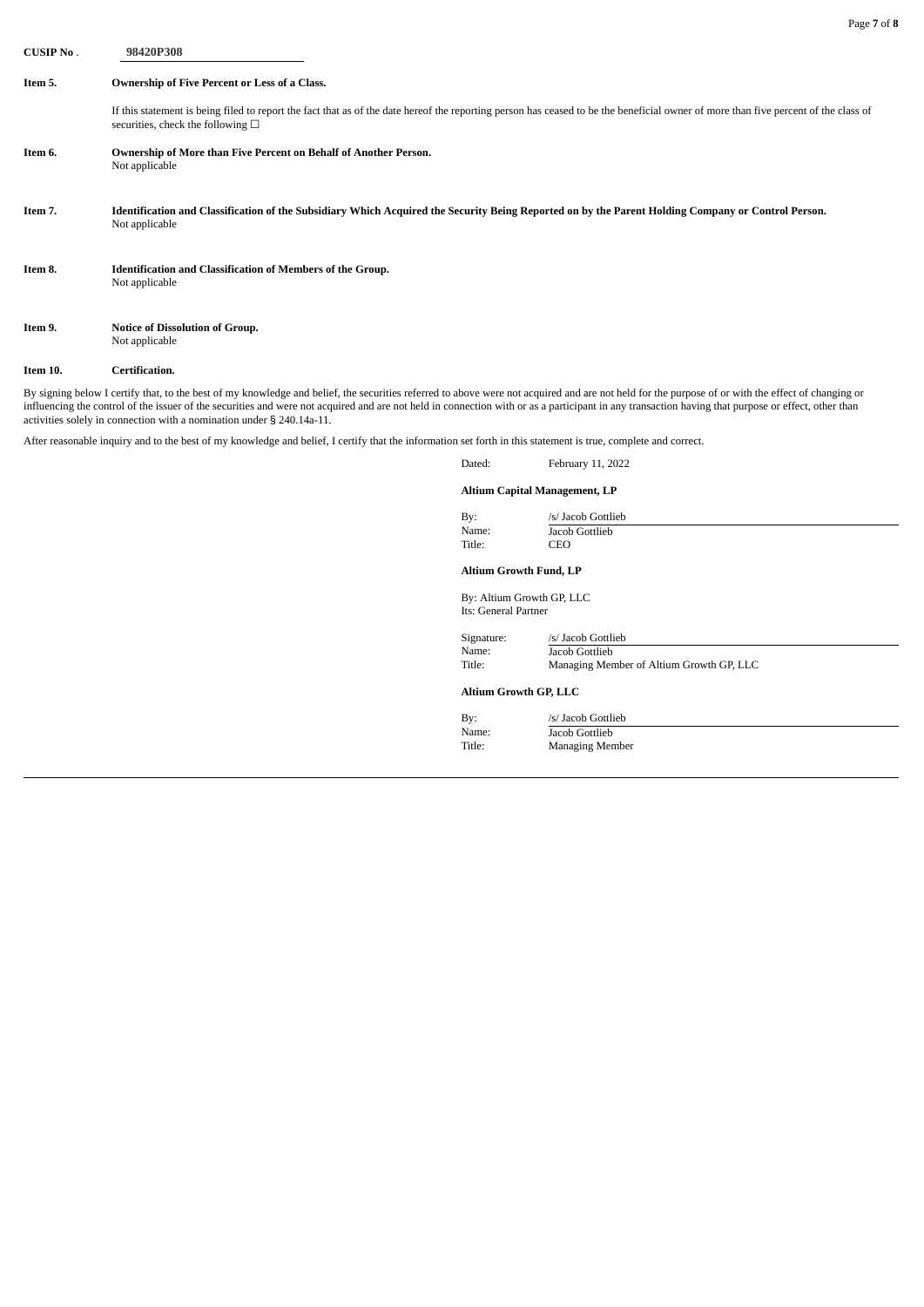EXHIBIT 1: Joint Acquisition Statement Pursuant to Section 240.13d-1(k)

Members of Group